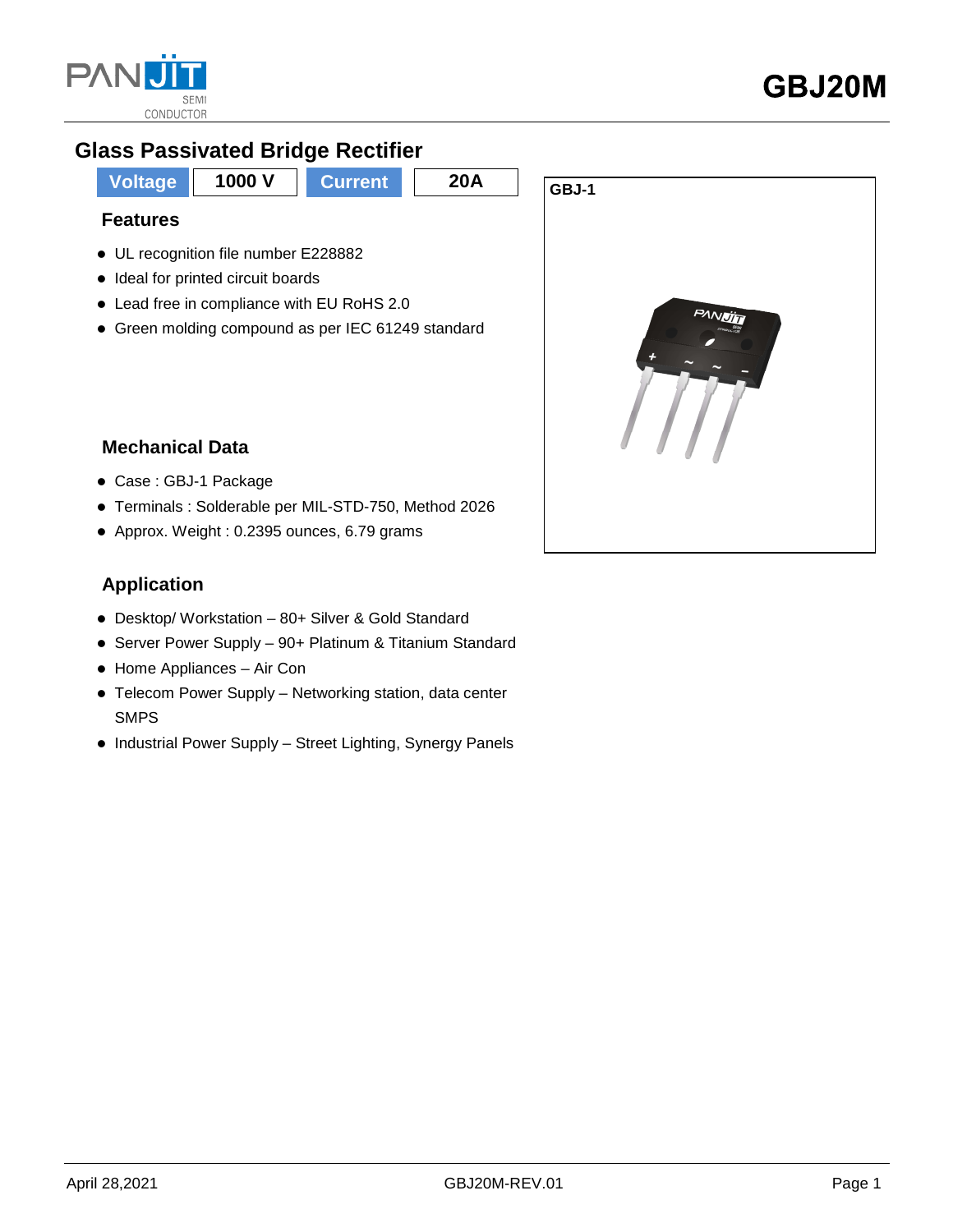

### **Maximum Ratings and Thermal Characteristics** (T<sub>A</sub> = 25 °C unless otherwise noted)

| <b>PARAMETER</b>                                                                       |                                                       | <b>SYMBOL</b>           | <b>LIMIT</b> | <b>UNITS</b> |
|----------------------------------------------------------------------------------------|-------------------------------------------------------|-------------------------|--------------|--------------|
| Maximum Repetitive Peak Reverse Voltage                                                |                                                       | <b>VRRM</b>             | 1000         | V            |
| Maximum RMS Voltage                                                                    | <b>V</b> <sub>RMS</sub>                               | 700                     | V            |              |
| Maximum DC Blocking Voltage                                                            |                                                       | V <sub>DC</sub>         | 1000         | V            |
| Maximum Average Forward Current                                                        |                                                       | F(AV)                   | 20           | A            |
| Peak Forward Surge Current: 8.3 ms Single<br>Half Sine-Wave Superimposed On Rated Load | @ T <sub>A</sub> = 25 °C<br>@ T <sub>A</sub> = 125 °C | <b>IFSM</b>             | 240<br>192   | A            |
| Peak Forward Surge Current: 1.0 ms Single<br>Half Sine-Wave Superimposed On Rated Load | @ T <sub>A</sub> = 25 °C<br>@ T <sub>A</sub> = 125 °C | <b>IFSM</b>             | 480<br>384   | A            |
| $12$ t rating for fusing ( t = 8.3ms)                                                  |                                                       | $12$ t                  | 239          | $A^2S$       |
| <b>Typical Junction Capacitance</b><br>Measured at 1 MHZ And Applied $V_R = 4$ V       |                                                       | $C_J$                   | 79           | pF           |
| (Note 2)<br><b>Typical Thermal Resistance</b>                                          |                                                       | Rejc                    | 2.0          | °C⁄W         |
| <b>Operating Junction Temperature Range</b>                                            |                                                       | TJ.                     | $-55 - 150$  | °C           |
| Storage Temperature Range                                                              |                                                       | <b>T</b> <sub>STG</sub> | $-55 - 150$  | ∘C           |

### **Electrical Characteristics**  $(T_A = 25 \degree C$  unless otherwise noted)

| <b>PARAMETER</b>       | <b>SYMBOL</b> | <b>TEST CONDITION</b>                 | <b>MIN</b> | TYP. | MAX. | <b>UNITS</b> |
|------------------------|---------------|---------------------------------------|------------|------|------|--------------|
| <b>Forward Voltage</b> | VF.           | IF = 10 A. TJ = 25 °C                 |            | ۰    | 1.0  |              |
|                        | <b>IR</b>     | $V_R = 1000 V$ , $T_J = 25 \degree C$ |            |      |      |              |
| <b>Reverse Current</b> |               | $V_R$ = 1000 V,TJ= 125 °C             |            |      | 500  | uA           |

NOTES :

1. Mounted on a FR4 PCB standard pad

2. Device mounted on 150mm\*150mm\*1.6mm Cu Plate Heatsink.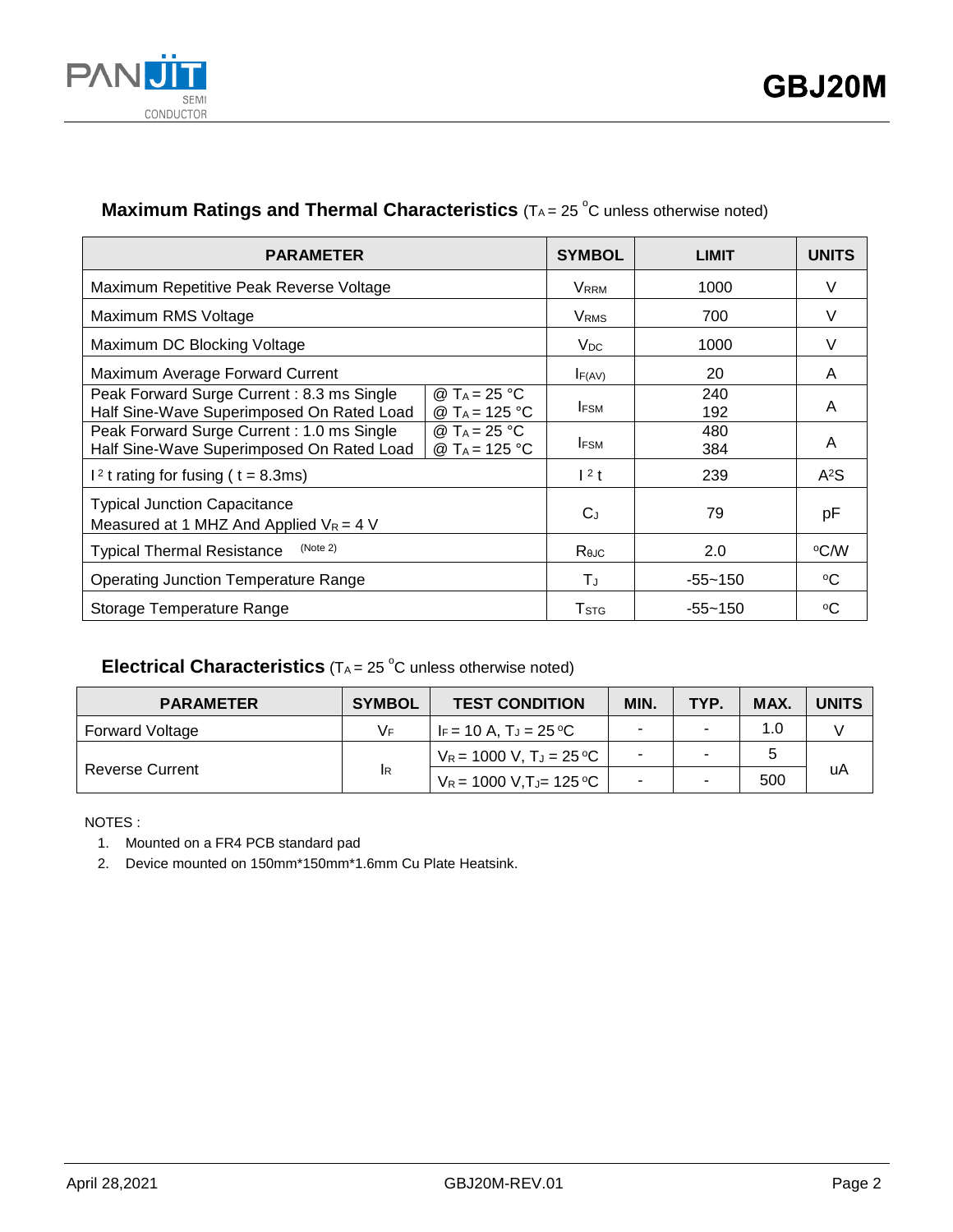

# GBJ20M

#### **TYPICAL CHARACTERISTIC CURVES**



**Fig.3 Typical Reverse Characteristics Fig.4 Typical Forward Characteristics**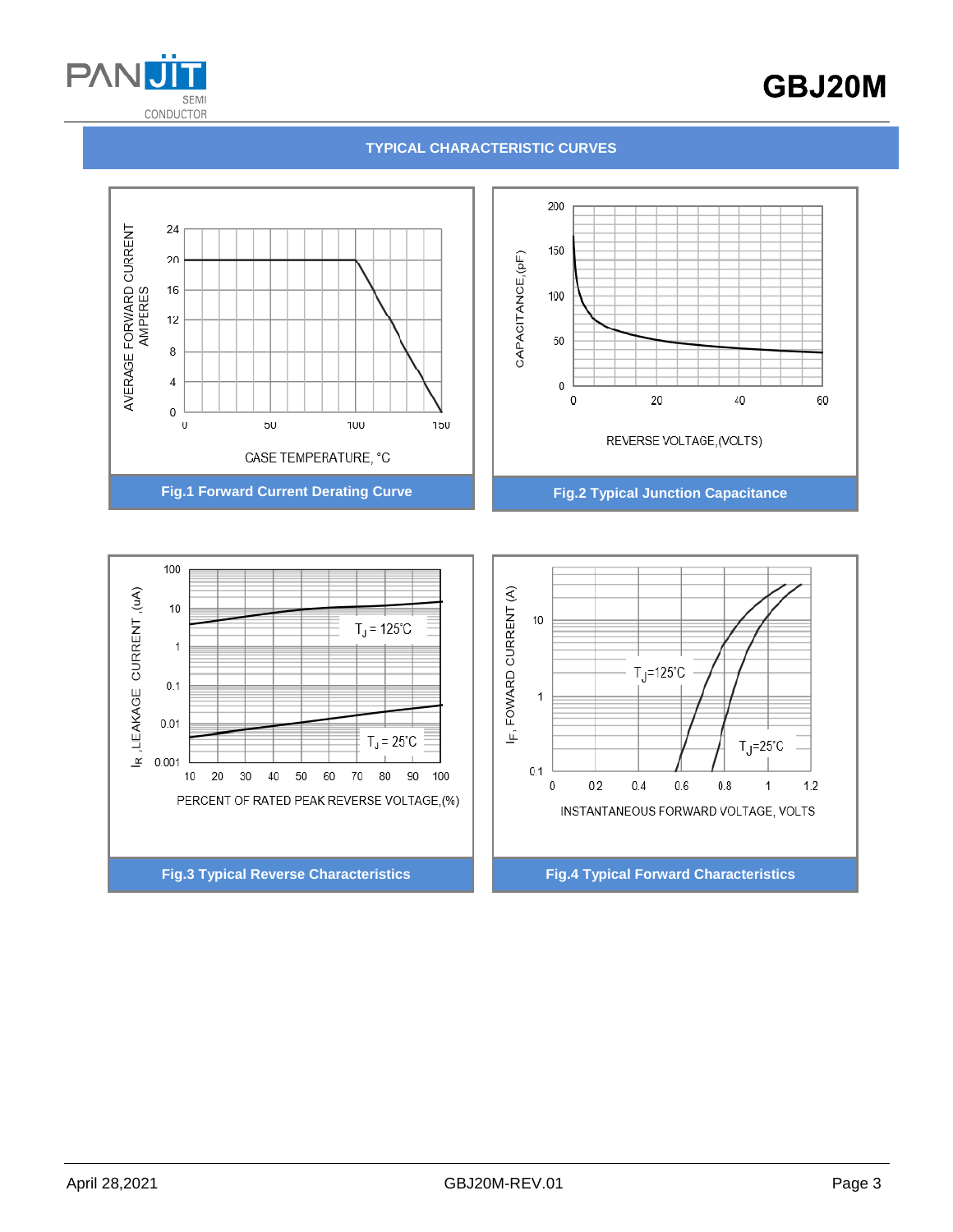

### **Part No. Packing Code Version**

| Part No. Packing Code | Package Type | <b>Packing Type</b> | <b>Marking</b> |
|-----------------------|--------------|---------------------|----------------|
| GBJ20M B0 00101       | GBJ-1        | $200$ pcs / Box     | GBJ20M         |

### **Packaging Information**